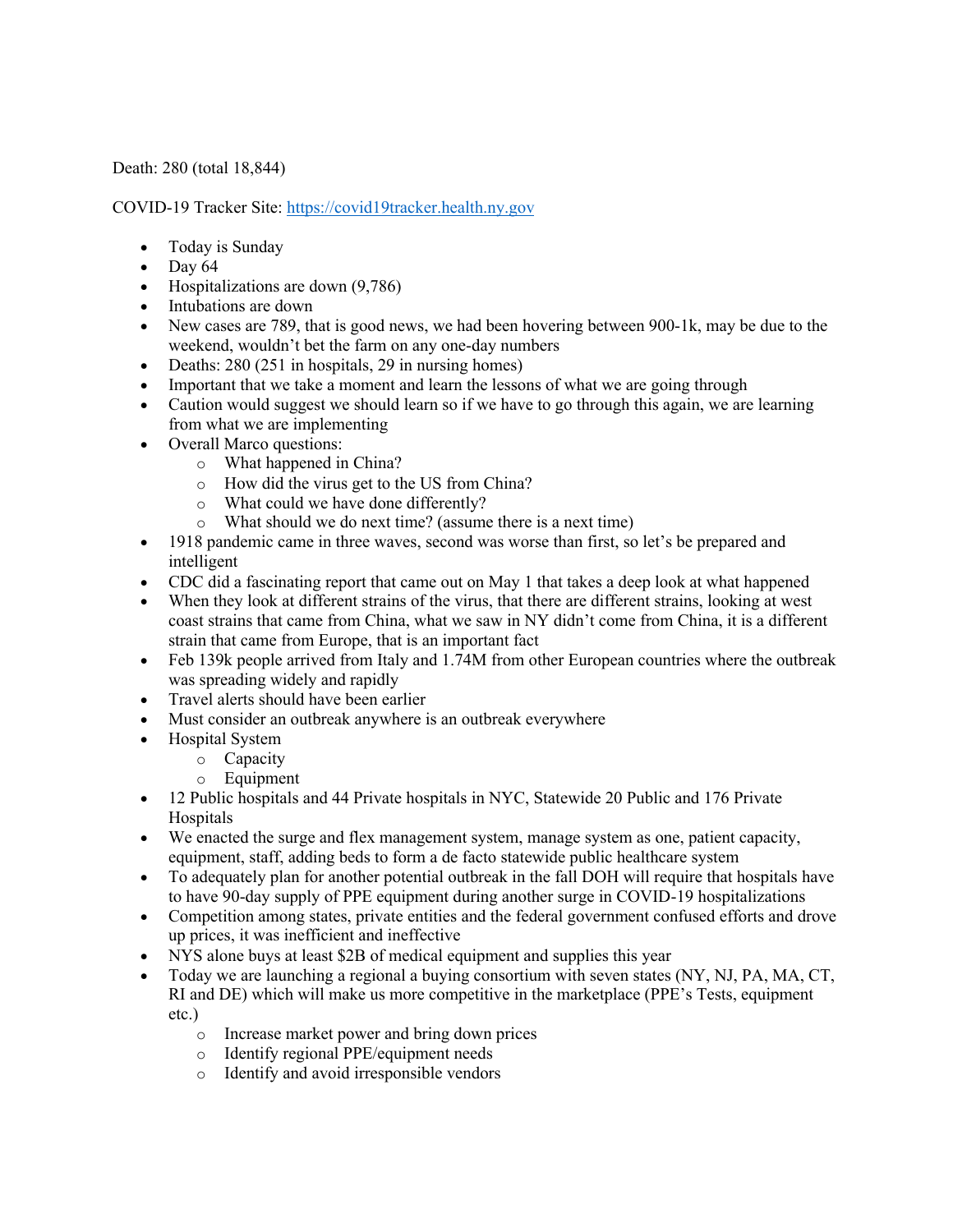- o Buy American, identify USA, regional and in-state supplies that can scale to meet demand over the next three months
- o Develop new instate suppliers to reduce supply chain risk and drive regional economic development

Gov. Murphy:

- Echo everything you said
- It has been truly an inspiration
- We were in the same boat trying to get equipment, still doing it
- Why not make our own products?

Gov. Lamont:

- NY and Cuomo have been a very good neighbor
- Working together is best
- Let's see what we can do together
- Not only procure but produce
- Control our own destiny
- Thanks for bringing up together

Gov. Wolf

- Thanks for organizing this
- Have been working together to fight this
- Can do a lot more together than on our own
- We need to help our hospitals and healthcare workers
- Part of this is testing
- Need to work together to get the capacity to test
- Can pool financial resources, brainpower and manufacturers
- Thanks for pulling this together, really important

## Gov. Carney:

- Positive to see the number in NY trending downwards
- This initiative is so important for a small state like DE
- If we are going head to head with NY we won't get it
- If we do this together we have a better place to get what we need
- The assets from the other states as well
- Couldn't be happier to be a part for this

## Cuomo:

- Government needs to preform, when was the last time government was this essential?
- Each of us needs to do our part
- Driving around NYC today, we are all very thankful to our essential workers
- If you really want to say thank you, make their lives easier by not getting sick and not getting other sick
- Wear a mask, that is the basic step (if you can't socially distance)
- People gave their lives for what they did hear, act responsibly, social responsibility

## Q&A:

When you talked about the different strain, is it more deadly?

- I don't know, some have said that, but not my expertise
- Some have said our strain was more virulent
- People were coming and no one was screening or looking, nobody was on notice
- We were totally unaware, and then in NYC you have the density and that is the enemy
- Took off like a fire through dry grass

You talk about the road to recovery as being an art form, how much of this is personal observation and how much is gut instinct?